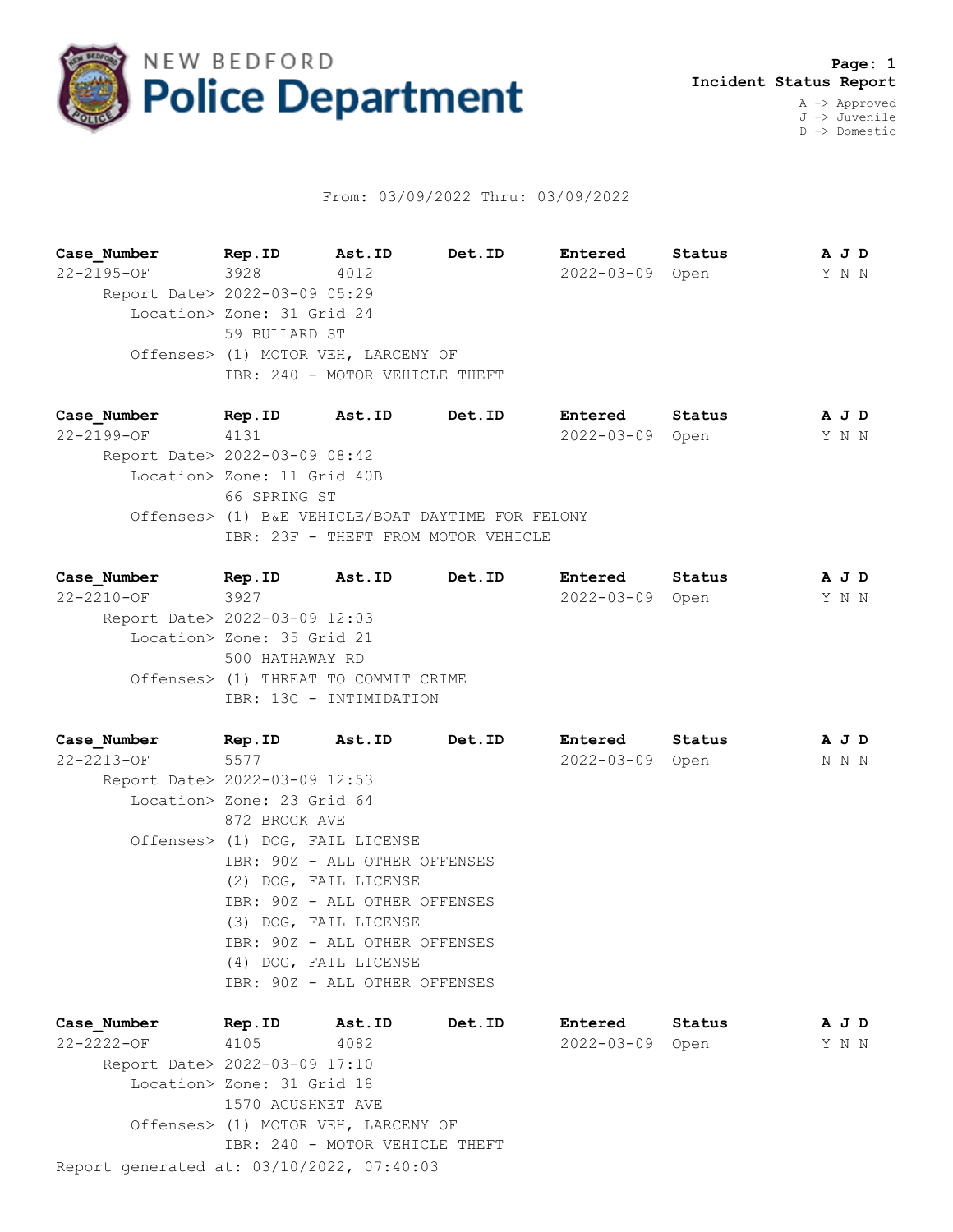

A -> Approved J -> Juvenile D -> Domestic

| Case Number                   | Rep.ID                     | Ast.ID                       | Det.ID                                                        | Entered          | Status | A J D |
|-------------------------------|----------------------------|------------------------------|---------------------------------------------------------------|------------------|--------|-------|
| $22 - 2225 - OF$              | 4028                       |                              |                                                               | $2022 - 03 - 09$ | Open   | Y N N |
| Report Date> 2022-03-09 17:53 |                            |                              |                                                               |                  |        |       |
|                               | Location> Zone: 31 Grid 24 |                              |                                                               |                  |        |       |
|                               | 18 HOLLY ST                |                              |                                                               |                  |        |       |
|                               |                            |                              | Offenses> (1) LARCENY UNDER \$1200 SINGLE SCHEME c266 \$30(1) |                  |        |       |
|                               |                            | IBR: 23H - ALL OTHER LARCENY |                                                               |                  |        |       |
|                               |                            |                              |                                                               |                  |        |       |

| Case Number                   | Rep.ID                     | Ast.ID                                       | <b>Det.ID</b> | Entered         | Status |       | A J D |  |
|-------------------------------|----------------------------|----------------------------------------------|---------------|-----------------|--------|-------|-------|--|
| 22-2226-OF                    | 4078                       | 4094                                         |               | 2022-03-09 Open |        | Y N N |       |  |
| Report Date> 2022-03-09 17:54 |                            |                                              |               |                 |        |       |       |  |
|                               | Location> Zone: 22 Grid 56 |                                              |               |                 |        |       |       |  |
|                               | 196 ROCKDALE AVE           |                                              |               |                 |        |       |       |  |
|                               | Offenses> (1) OUI--DRUGS   |                                              |               |                 |        |       |       |  |
|                               |                            | IBR: 90D - DRIVING UNDER THE INFLUENCE       |               |                 |        |       |       |  |
|                               |                            | (2) LICENSE SUSPENDED OR REVOKED, OP MV WITH |               |                 |        |       |       |  |
|                               |                            | IBR: 99 - TRAFFIC, TOWN BY-LAW OFFENSES      |               |                 |        |       |       |  |

| Case Number                   | Rep.ID                    | Ast.ID | Det.ID                                                    | Entered          | Status | A J D |  |
|-------------------------------|---------------------------|--------|-----------------------------------------------------------|------------------|--------|-------|--|
| $22 - 2230 - OF$              | 4105                      |        |                                                           | $2022 - 03 - 09$ | Open   | Y N N |  |
| Report Date> 2022-03-09 18:47 |                           |        |                                                           |                  |        |       |  |
|                               | Location> Zone: 36 Grid 3 |        |                                                           |                  |        |       |  |
|                               | 178 DEERFIELD RD          |        |                                                           |                  |        |       |  |
|                               |                           |        | Offenses> (1) MOTOR VEH, MALICIOUS DAMAGE TO c266 \$28(a) |                  |        |       |  |
|                               |                           |        | IBR: 290 - DESTRUCTION / DAMAGE / VANDALI                 |                  |        |       |  |
|                               |                           |        |                                                           |                  |        |       |  |

**Case\_Number Rep.ID Ast.ID Det.ID Entered Status A J D** 22-2234-OF 4128 2022-03-09 Open Y N N Report Date> 2022-03-09 20:45 Location> Zone: 35 Grid 28 131 DAKOTA CT Offenses> (1) ILLEGALLY ATTACH PLATES IBR: 99 - TRAFFIC, TOWN BY-LAW OFFENSES

**Case\_Number Rep.ID Ast.ID Det.ID Entered Status A J D** 22-2235-OF 4028 2022-03-09 Open Y N N Report Date> 2022-03-09 20:25 Location> Zone: 31 Grid 17 26 HATHAWAY ST Offenses> (1) B&E VEHICLE/BOAT NIGHTTIME FOR FELONY IBR: 23F - THEFT FROM MOTOR VEHICLE

**Case\_Number Rep.ID Ast.ID Det.ID Entered Status A J D** 22-2238-OF 4029 2022-03-09 Open Y N N Report Date> 2022-03-09 21:37 Location> Zone: 33 Grid 15A 574 N FRONT ST Offenses> (1) MOTOR VEH, LARCENY OF

Report generated at: 03/10/2022, 07:40:03